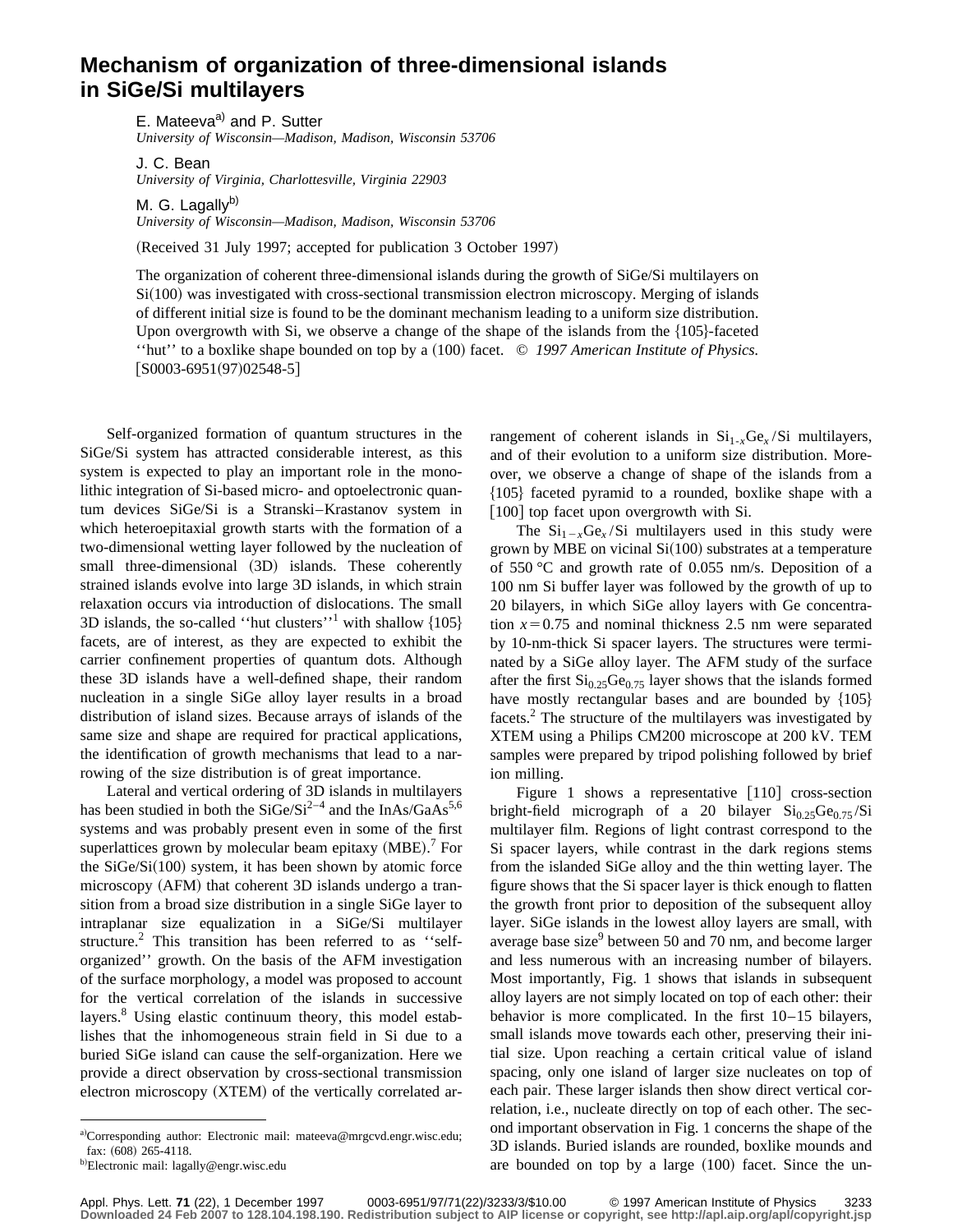

FIG. 1. Representative [110] cross-section bright-field micrograph of an uncapped 20 bilayer  $\mathrm{Si}_{0.25}\mathrm{Ge}_{0.75}$ /Si multilayer structure showing the vertical ordering of the SiGe islands. The thickness of the Si spacer layer is 10 nm.

capped islands in the topmost alloy layer are seen to be pyramids with well-defined  ${105}$  facets, these hut clusters apparently undergo a significant change of shape upon overgrowth with Si.

Figure 2 shows in more detail the merging of islands, which we find to be the dominant mechanism leading to a uniform size distribution in our SiGe/Si multilayers. Figure  $2(b)$  is a schematic representation of the change of size and spacing of two islands in the part of a multilayer shown in the micrograph of Fig.  $2(a)$ . The two islands have a similar initial base size of about 60 nm. With increasing bilayer number, they nucleate closer to each other with almost unchanged island size. When the island spacing $10$  becomes smaller than 40 nm, the islands merge to form a single island, which almost covers the two underlying ones (base size 100 nm). Once this large island is formed, no further change in island position is observed, and islands in consecutive layers nucleate exactly on top of each other. Moreover, their size assumes a stable value of 90 nm, slightly less than the value of the initial merged island.

The one-to-one vertical correlation of islands of stable size is also seen in Fig. 1, as well as in the high-resolution micrograph shown in Fig. 3. This micrograph depicts the topmost 5 bilayers of the uncapped SiGe/Si multilayer sample, and allows a direct comparison of the shape of overgrown and uncapped islands. The uncapped island is bounded by  $\{105\}$  facets. The buried islands are more rounded, and have a large flat (100) terrace on top. The regions of dark contrast are also larger for the buried islands, indicating an increase in island volume upon overgrowth.

The XTEM micrographs show that the originally nucleated islands of different size interact with one another. This interaction gives rise to a uniform size distribution involving a typical length scale of the base sizes of the order of 90 nm (for this alloy composition and these layer thicknesses). After this larger value is reached, we observe a pronounced stabilization of the island size. The observed selforganization can be understood qualitatively in the frame-



 $(a)$ 



FIG. 2. Island "coalescence" in a  $Si<sub>0.25</sub>Ge<sub>0.75</sub>/Si$  multilayer. (a) Bright-field XTEM micrograph showing a part of a  $Si<sub>0.25</sub>Ge<sub>0.75</sub>/Si$  multilayer and (b) a schematic presentation of the change of size and spacing of two islands in the part of the multilayer shown in  $(a)$ .

work of a model based on continuum elasticity theory. In this model, the islands are treated as spherical inclusions in an isotropic medium. $8,11$  Formation of an island on the Si surface is determined by the strain from the buried islands, with nucleation occurring where this strain gives a local minimum of the misfit between the Si spacer layer surface and the new SiGe island. According to this model, the diameter of the surface region under tensile strain, i.e., with enhanced nucleation rate for 3D islands, is given by  $\sqrt{2}L$ , where *L* is the distance between the center of the buried island and the top of the Si spacer layer. It is thus independent of the size of the island (radius  $r_0$  in the case of a spherical inclusion).

For a small SiGe island buried under 10 nm Si, the surface region under tensile strain expands beyond the lateral size of the island. For two such islands, the superposition of